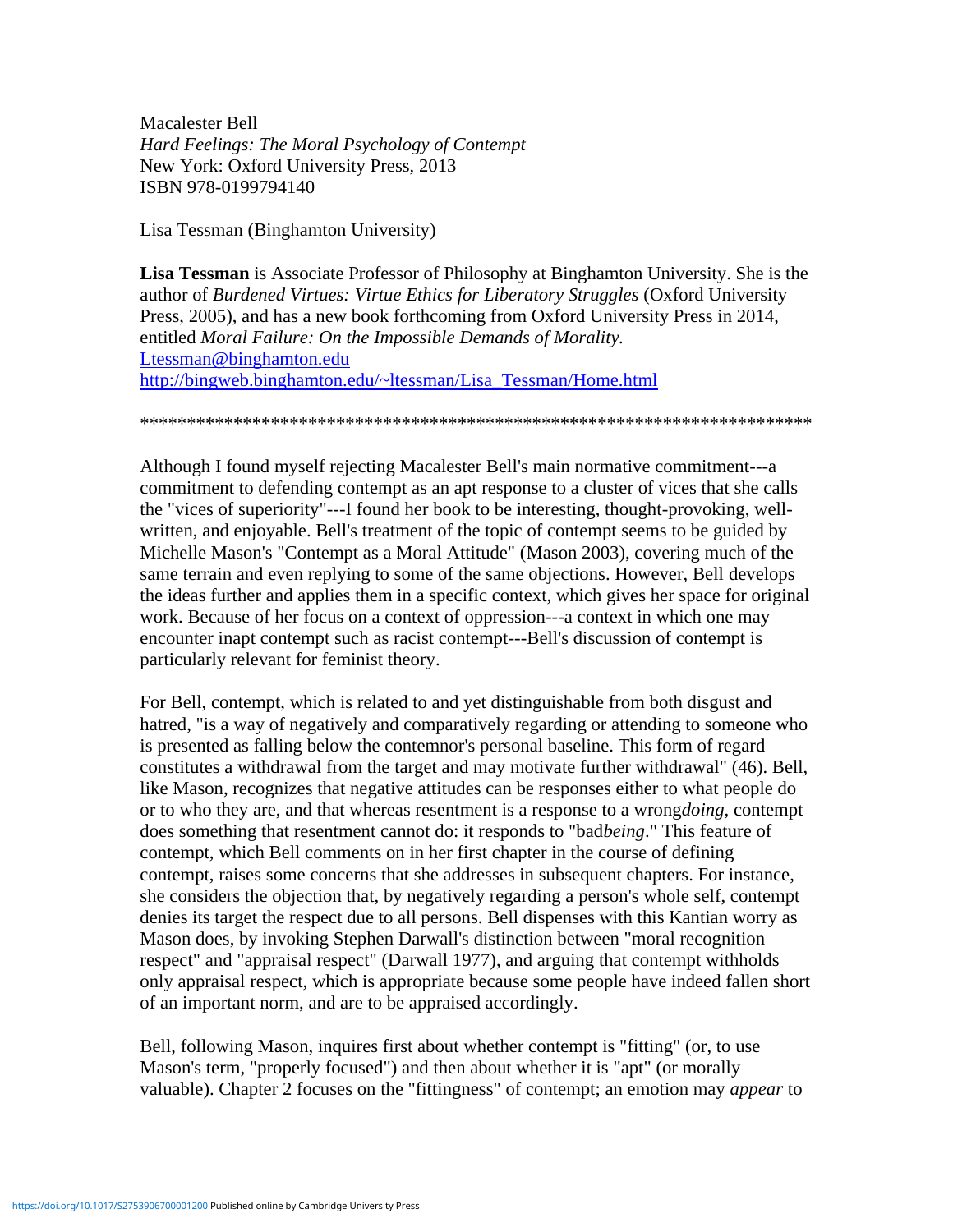fit its target only because it does not present its target accurately, so when the inaccuracy is revealed, it becomes clear that the emotion is not fitting. There is reason to suspect that contempt may never be fitting: this "fittingness objection" claims that contempt is a globalist emotion, namely an emotion that presents its target's unworthy traits (the "badbeing" of its target) as global, and that all globalist emotions must be unfitting, because there is empirical evidence that no character traits are global (see Doris 2005). Bell affirms and develops some examples that illustrate Mason's reply to this objection, arguing that "globalist emotions are globalist in the sense that they present some traits as *more important* than others in an overall assessment of the target" (76, italics in original); a person who is the object of one's contempt may have other, contrary, traits, but the bad traits to which one's contempt is a (fitting) response are the traits that, *given one's relationship* to the person for whom one feels contempt, are (rightly) prioritized in one's overall evaluation of the person.

The most original part of the book begins in the third chapter, where Bell proposes that there is a particular set of vices that are contemptible. The idea is this: some vices consist in wrongly elevating one's own status and wanting (or even forcing) this elevated status to be acknowledged by others; Bell calls these vices the "vices of superiority" and uses the term "superbia" to indicate the attitude of someone with these vices, an attitude that involves ill will toward those who are thought to be of lower status and who are perhaps expected to show deference. The appropriate way to counter the wrongful elevation of status exhibited by a person with the attitude of superbia is to answer it with its opposite, namely something that diminishes the person's status and that indicates to the person and to others that the person's status is actually low. Contempt, Bell suggests, does just this. She seems to have two things in mind. The first is that a negative response to badbeing (assuming that this badbeing is the most important feature of the person manifesting it) is morally appropriate, and that superbia is or can be such a form of badbeing. The second is that contempt restores an equilibrium because the falsely elevated status that superbia creates is brought back to a proper level through contempt's debasing effect. Bell never claims that the vices of superiority are the *only* vices to which contempt is an appropriate response, but rather that contempt is *especially* appropriate as a response to the vices of superiority. It is because the attitude of superbia is damaging to relationships (with those who are degraded by the person who thinks him/herself superior) that it calls for a contemptuous response that will both intervene in the damage and pronounce the person's badbeing. It is not only personal relationships but, more widely, relations with anyone in one's moral community that can be damaged by superbia: "the vices of superiority impair our moral relationships insofar as they undermine a social system in which praiseworthy traits are esteemed and objectionable traits are disesteemed" (125).

Bell takes fitting contempt to be the best way (or perhaps the only way) to hold people responsible for their damaging attitude of superbia. The aim is to give the person exhibiting superbia a reason to undergo a change of character. Here Bell makes a claim that I worry may be false, and for which she does not offer empirical support: the claim is that by offering the person who evinces superbia a taste of his/her own medicine, "he gets some sense of what it feels like to be at the mercy of another's superbia, and this puts him into a position to better appreciate reasons to change his ways" (130). This point is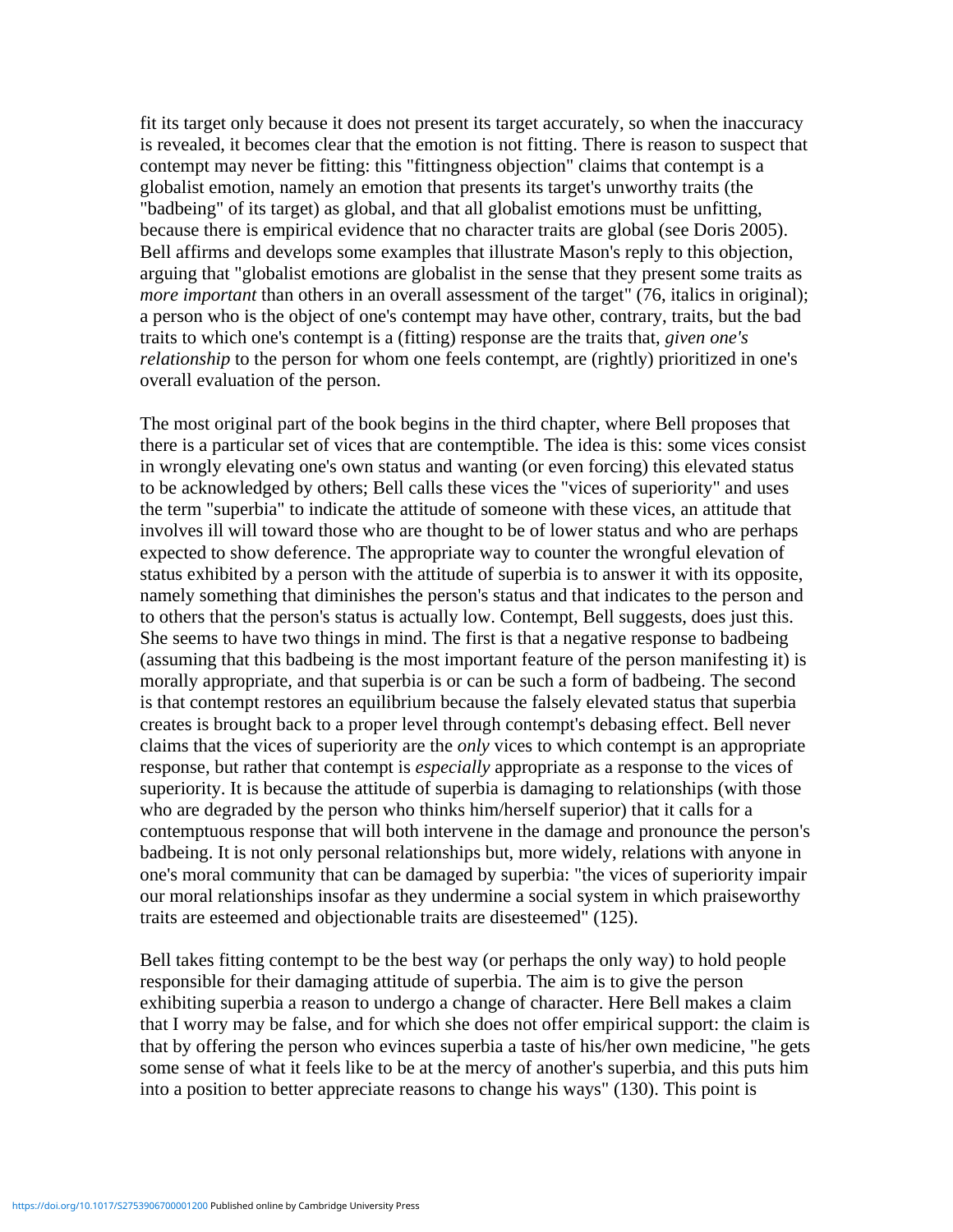repeated in chapter 4 where Bell identifies the instrumental value of contempt, and states that "being the target of contempt can have motivational value" (158), a claim that is backed only by an example from *Pride and Prejudice*, and not by any empirical studies. It is repeated yet again, this time as a simple cause-and-effect statement later in that chapter: "If a target of contempt believes that the contempt directed at him is apt, then he will respond with shame and an attempt to ameliorate his character" (187). I suspect that human psychology does not tend to work quite so neatly. I am emphasizing this point because the empirical facts matter; if it turns out that some other approach is more effective at instigating character change in people with the vices of superiority, then contempt not only loses its instrumental value, but it may also be unjustified (see below), since its justification rests on its ability to intervene in the damage caused by superbia.

Chapter 4 does most of the normative work of the book, defending a list of the conditions that contempt must meet in order to be morally valuable (contempt's "aptness conditions"). The contempt must, first of all, be fitting by accurately presenting its target in the ways described in chapter 2, namely the target must really have the fault ascribed to him/her and this fault or vice must be, in the context of the relationship between contemnor and target, especially important in who the target is, and also sufficiently serious. The contempt must also be backed by morally defensible reasons; for instance, a racist does not have morally defensible reasons for contemning someone for the color of his/her skin, whereas, in contrast, the fact that superbia is damaging to a moral community is a morally defensible reason for contemning someone for his/her superbia. Furthermore, the contemnor must have evidence in support of the morally good reasons for contemning someone. There are several things that can undermine contempt's moral value. These include hypocrisy on the part of the contemnor, and the contemnor's unwillingness to consider forgiving (in place of contemning) the target should the target change in relevant respects. The moral value of contempt is also undermined when the contempt is unfair. Contempt is unfair when it disregards what should be excusing factors; here Bell gives the example of someone who, despite exhibiting the vices of superiority, cannot be fairly contemned because "her need to exact esteem at the expense of others is the result of feelings of profound shame and self-contempt instilled in her from a young age by her brutally abusive parents" (150). I will return to this last point, for I imagine that many of the vices of superiority have their roots in victimization or similarly bad experiences (including not only brutality, as in Bell's example, but also much milder, and quite commonplace, negative experiences), and it is complicated to determine how one is to treat a person whose present attitude of superbia traces to past abuse or other hardships that he/she has faced.

What, then, is the moral value of contempt that meets all of the "aptness conditions"? There is, Bell argues, both instrumental value (which I mentioned above) and noninstrumental value. The claim to noninstrumental value depends on Bell's assertion that "if you claim to value something but you aren't disposed to feel any negative emotions when what you claim to value is in jeopardy, there is reason to doubt that you actually value what you claim to value" (161); thus a person who has integrity must respond negatively when values are threatened. Because superbia threatens moral communities (because moral communities depend on people being "morally accountable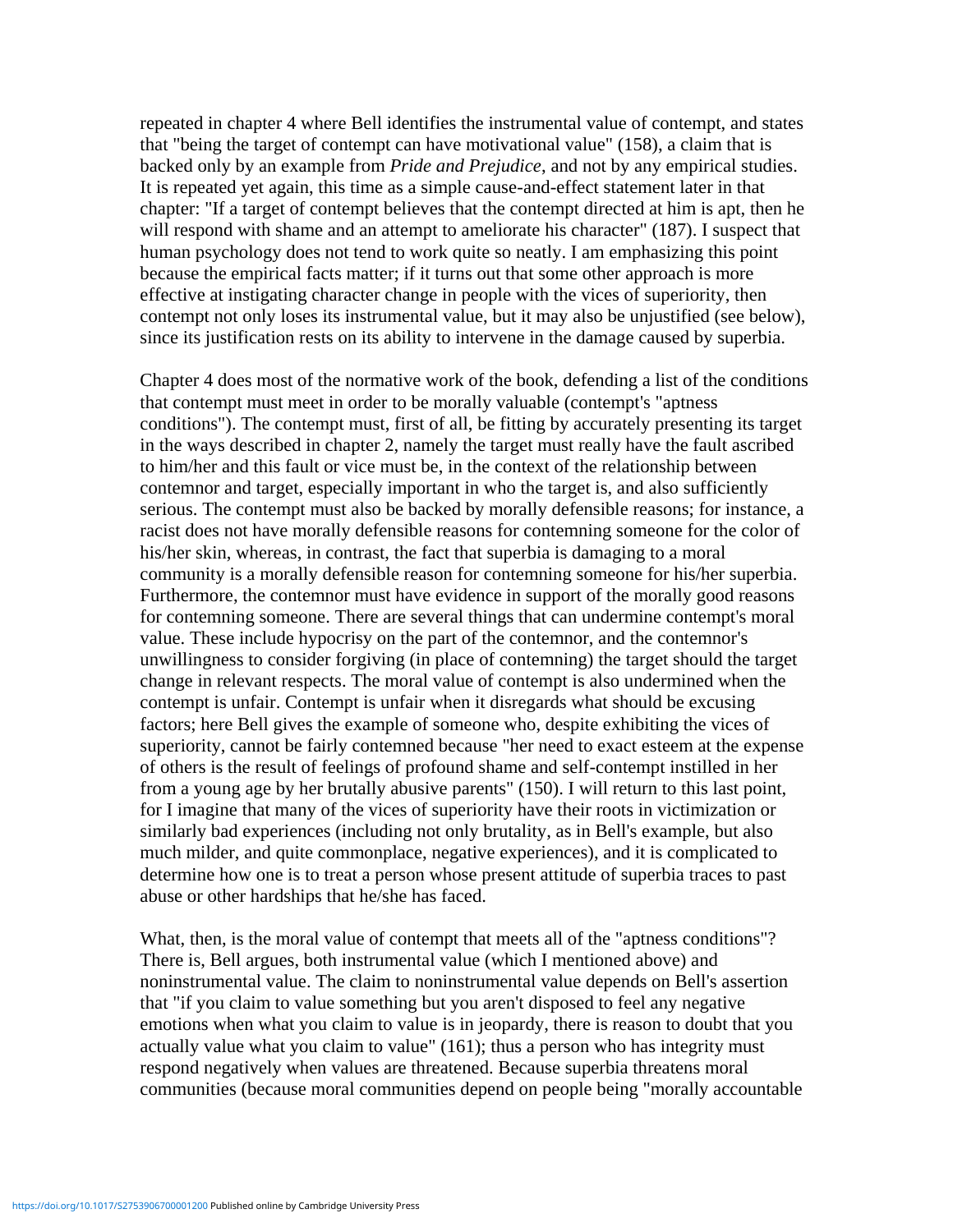for their status claims" [163]), and contempt is the negative response that best answers superbia, one cannot, with integrity, value having a moral community unless one at least tries to cultivate an attitude of apt contempt. This whole argument hinges on contempt's being the best way (or perhaps Bell thinks it is the only way) to hold people accountable when their status claims take the form of the vices of superiority.

The last two chapters of the book focus specifically on contempt that is fueled by racism. Chapter 5 argues that "the best response to inapt, race-based contempt is to marshal a robust *counter-contempt* for those who harbor this objectionable attitude" (197; italics in original). Bell thinks counter-contempt is the best response partly because of how it benefits the targets of racist contempt; here Bell makes another empirical claim that she does not support with evidence, but it seems more plausible than her earlier empirical claim: "if targets of racist contempt can disengage and dismiss the racists as low [through counter-contempt], then their self-esteem is less likely to be compromised by the racists' contempt" (206). Chapter 6 engages with literature on repentance and forgiveness, and analyzes attempts by the University of North Carolina at Chapel Hill (Bell's graduate *alma mater*) to repent for its history of racism; Bell construes these attempts as a response to people's holding the University in contempt, and asks whether the University's acts of repentance for racist contempt provide a reason for those who have responded with apt contempt to overcome their contempt and forgive.

By the end of the book, Bell had certainly deepened my understanding of contempt, but she did not win my allegiance to it. My sense is that cases in which contempt is morally the best response to the vices of superiority are much more rare than Bell believes; I think of contempt as an attitude of last resort, and not something that one would want to cultivate. In part this is because I am skeptical of the empirical claim that contemning a person will typically prompt this person to change his/her character, and so I would at least need to be shown some data to be convinced of contempt's instrumental value. And in part it is because I think there are often other---and better---ways of expressing a negative judgment about and holding someone responsible for superbia.

I take it that there is often a complex psychological story behind a person's attitude of superbia, and that this story has a bearing on whether it is appropriate to present the trait of superbia as *more important* than the person's other traits when one engages in the kind of overall assessment of the person that globalist attitudes require on Bell's account. If a person's faults are tied to his/her own vulnerability---for instance, think of a person whose tendency to put others down stems from his/her own insecurity---then this underlying vulnerability, rather than the more superficial vice, should be treated as more significant. It is not that someone like this who exhibits the vices of superiority should be *excused* (as Bell suggests), but rather that their vices should never have been given "evaluative prioritization" (77), and deprioritizing them would render contempt unfitting. (Though to Bell's credit, this model of vulnerability underlying superbia may not account for many cases where inapt contempt is directed at a target on the basis of race, for in these cases the attitude of superbia may simply have been learned from other racists.)